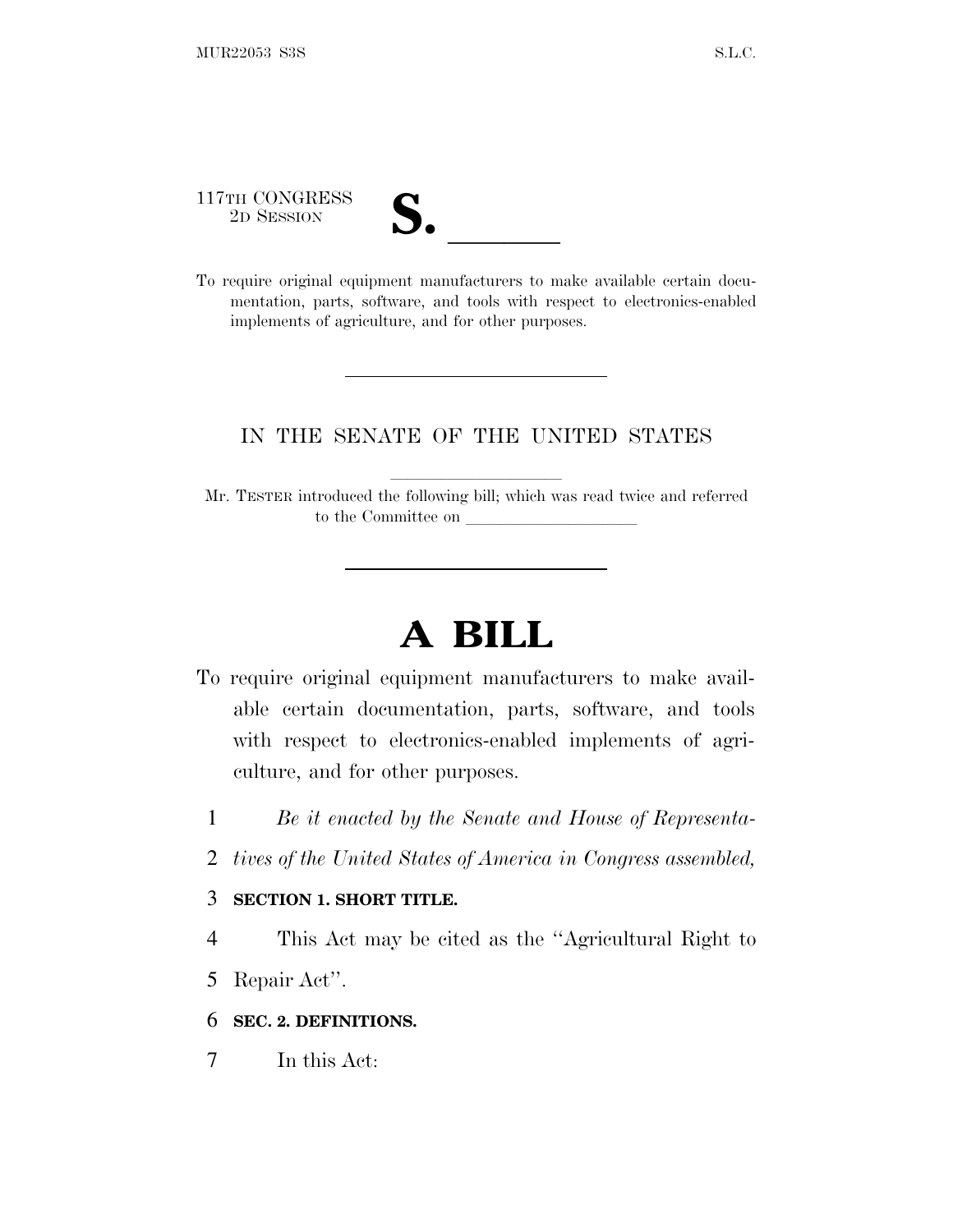| (1) AUTHORIZED REPAIR PROVIDER.—The term        |
|-------------------------------------------------|
| "authorized repair provider"—                   |
| $(\Lambda)$ moong with regneet to an electronic |

 (A) means, with respect to an electronics- enabled implement of agriculture of an original equipment manufacturer, a person that has an arrangement with an OEM under which the OEM grants such person a license to use a trade name, service mark, or other proprietary identifier for the purposes of offering diagnosis, maintenance, or repair services for the elec- tronics-enabled implement of agriculture on be-12 half of such person or the OEM; and

 (B) includes, with respect to digital elec- tronic equipment, an OEM who offers diag- nosis, maintenance, or repair services for the digital electronic equipment that the OEM manufactures or offers for sale.

18 (2) COMMONLY AVAILABLE.—The term "com- monly available'' means any item that is commer- cially available for purchase from more than a single seller and is not solely made available by an OEM for use on such OEM's products.

23 (3) DIGITAL ELECTRONIC EQUIPMENT; EQUIP- MENT.—The term ''digital electronic equipment'' or ''equipment'' means any product that depends for its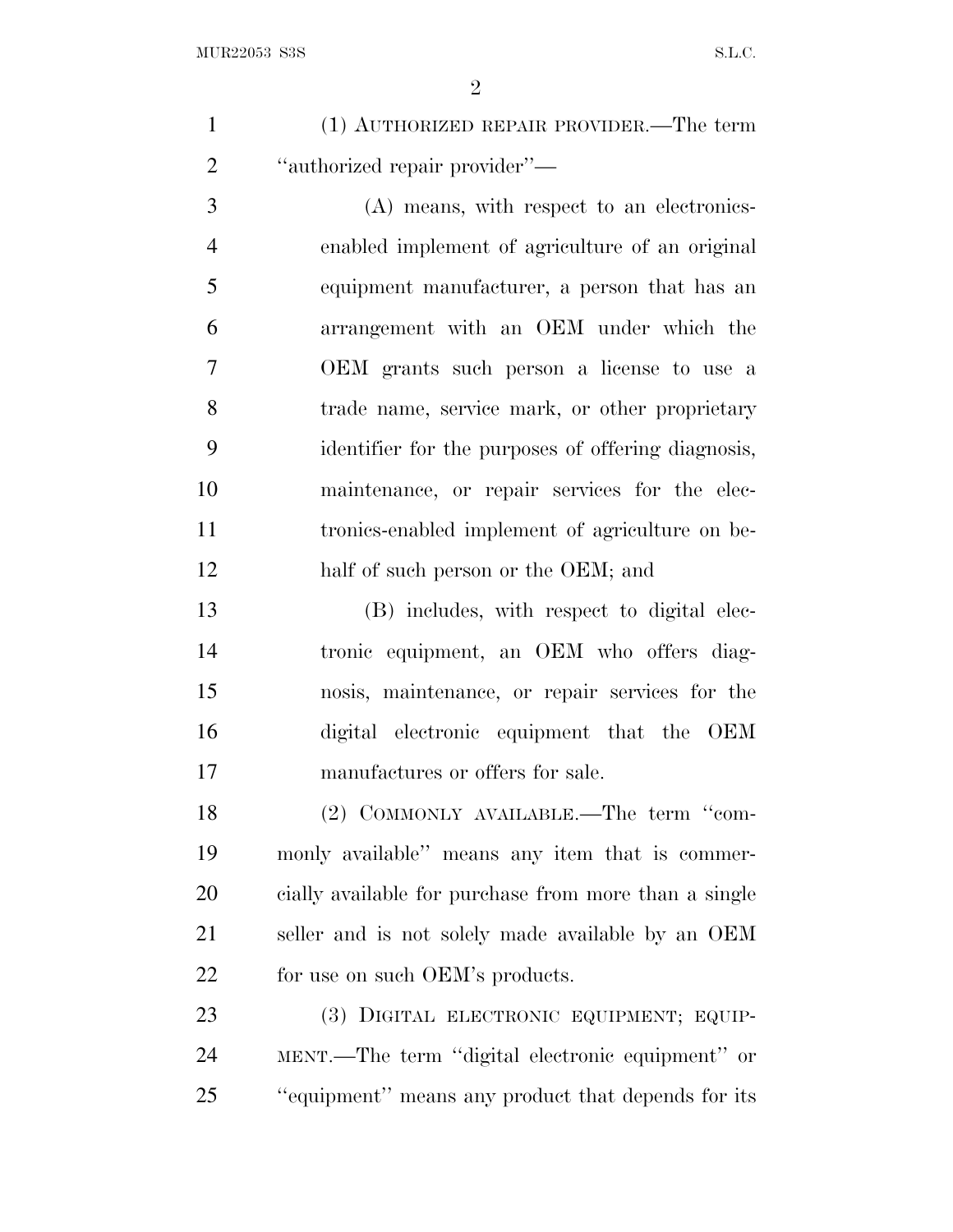$\rm MUR22053\_SS \rm S. L.C.$ 

| $\mathbf{1}$   | functioning, in whole or in part, on digital elec-      |
|----------------|---------------------------------------------------------|
| $\overline{2}$ | tronics embedded in or attached to the product.         |
| 3              | (4) DOCUMENTATION.—The term "documenta-                 |
| $\overline{4}$ | tion" means any manual, diagram, reporting output,      |
| 5              | service code description, schematic, library of diag-   |
| 6              | nosed issues, software bill of material, or other guid- |
| 7              | ance or information used in effecting the services of   |
| 8              | diagnosis, maintenance, or repair of an electronics-    |
| 9              | enabled implement of agriculture.                       |
| 10             | ELECTRONICS-ENABLED IMPLEMENT<br>(5)<br>OF              |
| 11             | AGRICULTURE.—The term "electronics-enabled im-          |
| 12             | plement of agriculture" means equipment that—           |
| 13             | (A) is designed for agricultural purposes;              |
| 14             | (B) is exclusively used by the owner of the             |
| 15             | equipment in the conduct of the agricultural op-        |
| 16             | erations of the owner; and                              |
| 17             | (C) depends for its functioning, in whole or            |
| 18             | in part, on digital electronic equipment.               |
| 19             | (6) EMBEDDED SOFTWARE.—The term "em-                    |
| 20             | bedded software" means a programmable instruction       |
| 21             | provided on firmware delivered with an electronics-     |
| 22             | enabled implement of agriculture.                       |
| 23             | (7) FAIR AND REASONABLE TERMS.—The term                 |
| 24             | "fair and reasonable terms" means, with respect to      |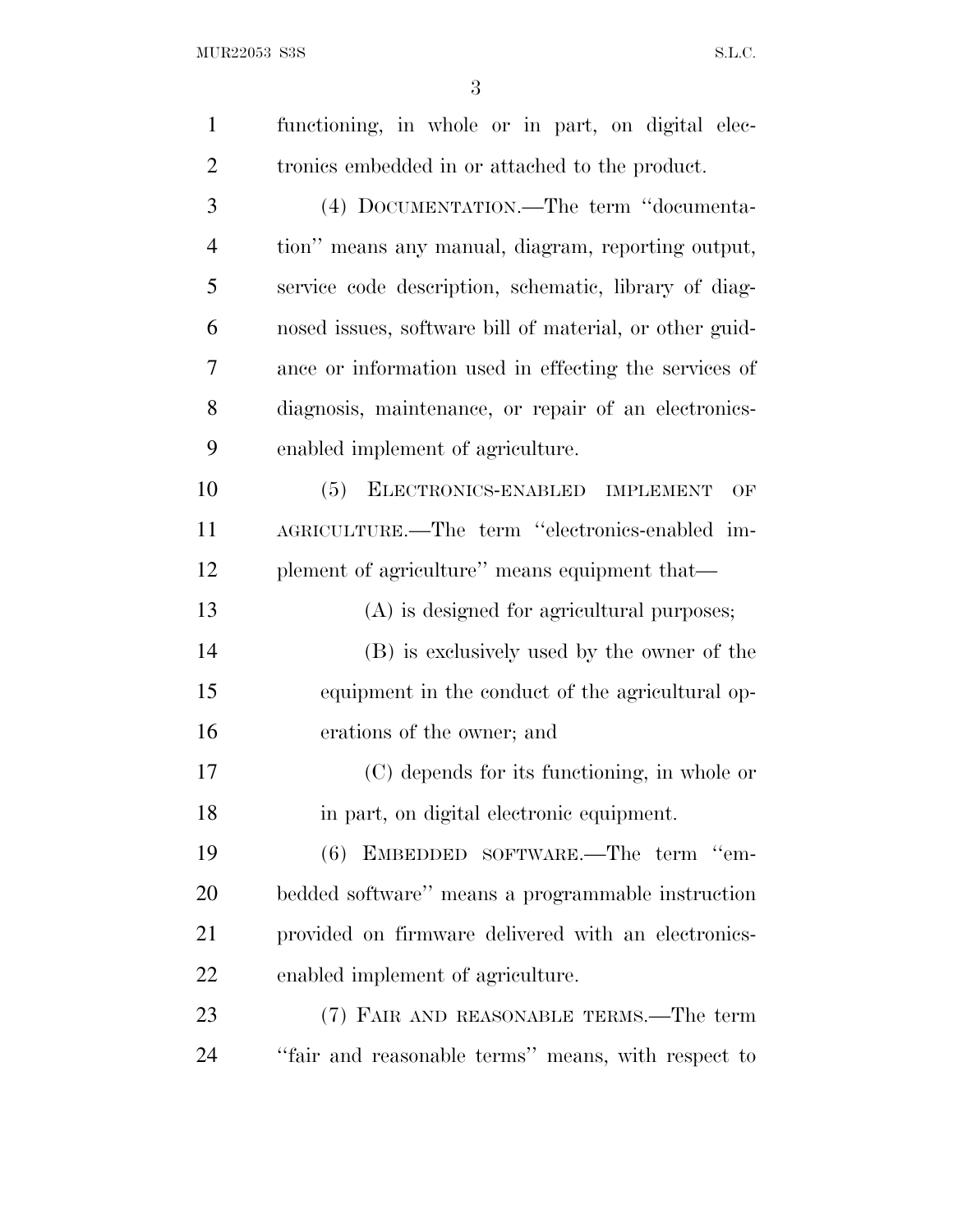| $\mathbf{1}$   | a part, tool, software, or documentation offered by |
|----------------|-----------------------------------------------------|
| $\overline{2}$ | an OEM:                                             |
| 3              | $(A)$ In GENERAL.—                                  |
| $\overline{4}$ | (i) Costs.—Costs that are equivalent                |
| 5              | to the lowest actual cost for which the             |
| 6              | OEM offers the part, tool, software, or             |
| 7              | documentation to an authorized repair pro-          |
| 8              | vider, including any discount, rebate, or           |
| 9              | other financial incentive offered to an au-         |
| 10             | thorized repair provider.                           |
| 11             | (ii) TERMS.—Terms that—                             |
| 12             | (I) are equivalent to the most fa-                  |
| 13             | vorable terms under which an OEM                    |
| 14             | offers the part, tool, software, or doc-            |
| 15             | umentation to an authorized repair                  |
| 16             | provider, including the methods and                 |
| 17             | timeliness of delivery of the part, tool,           |
| 18             | software, or documentation;                         |
| 19             | (II) do not impose on an owner                      |
| 20             | or an independent repair provider any               |
| 21             | substantial obligation to use or any                |
| 22             | restriction on the use of the part, tool,           |
| 23             | software, or documentation to diag-                 |
| 24             | nose, maintain, or repair an elec-                  |
| 25             | tronics-enabled implement of<br>agri-               |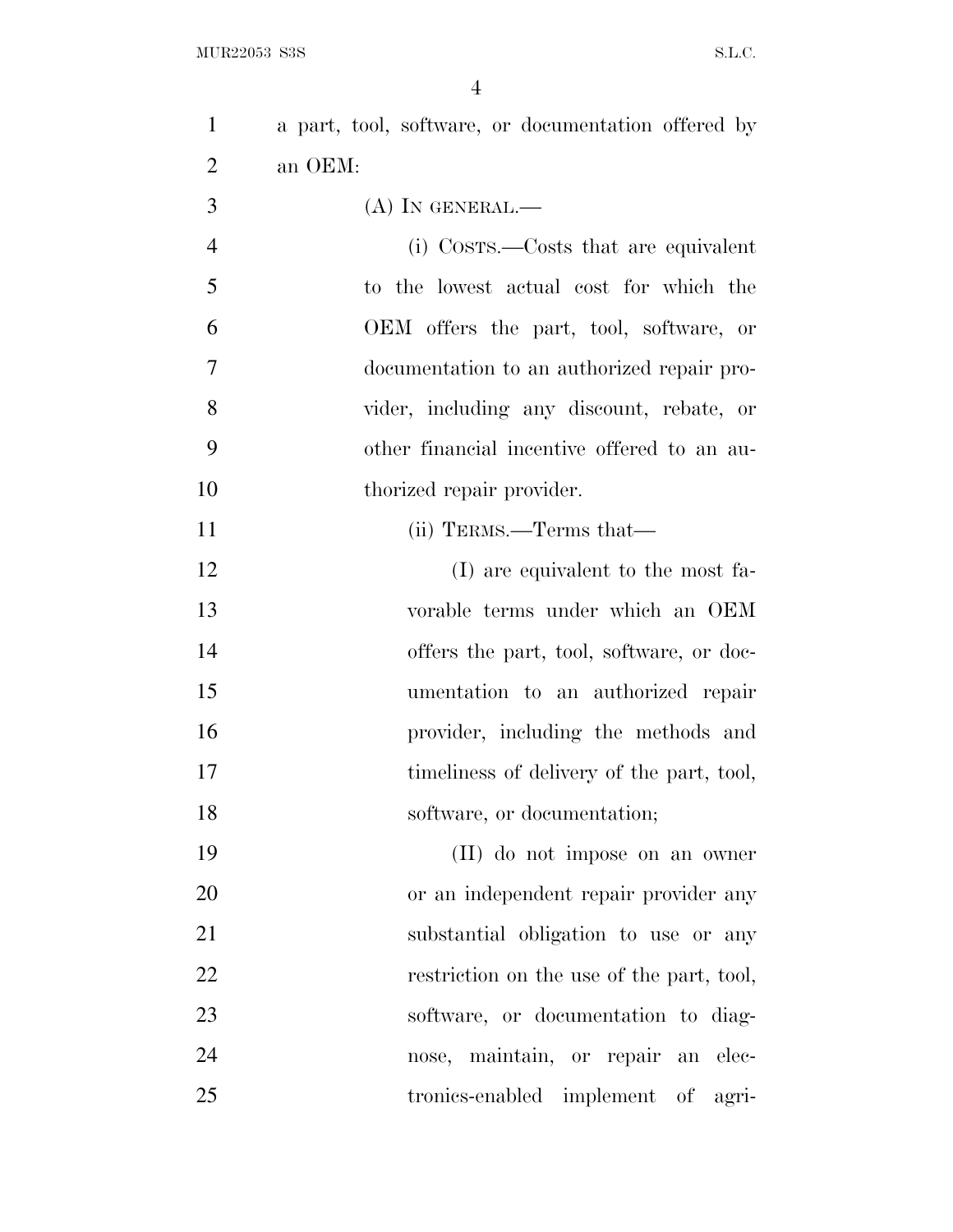| $\mathbf{1}$   | culture made by the OEM, including a           |
|----------------|------------------------------------------------|
| $\overline{2}$ | condition that the owner or inde-              |
| 3              | pendent repair provider become<br>an           |
| $\overline{4}$ | authorized repair provider or a re-            |
| 5              | quirement that a part or tool be reg-          |
| 6              | istered, paired with, or approved by           |
| 7              | the OEM or an authorized repair pro-           |
| 8              | vider before such part or tool is oper-        |
| 9              | ational; and                                   |
| 10             | (III) prohibit an OEM or an au-                |
| 11             | thorized repair provider from impos-           |
| 12             | ing any additional cost or burden that         |
| 13             | is not reasonably necessary or is de-          |
| 14             | signed to be an impediment on the              |
| 15             | owner or independent repair provider.          |
| 16             | (B) FOR DOCUMENTATION.—With respect            |
| 17             | to documentation, that the documentation is    |
| 18             | made available by the OEM at no charge, ex-    |
| 19             | cept that, when the documentation is requested |
| 20             | in physical printed form, a charge may be in-  |
| 21             | cluded for the reasonable actual costs of pre- |
| 22             | paring and sending the copy.                   |
| 23             | (C) FOR SOFTWARE TOOLS.—With respect           |
| 24             | to a software tool, that the software tool is  |
| 25             | made available by the OEM at no charge and     |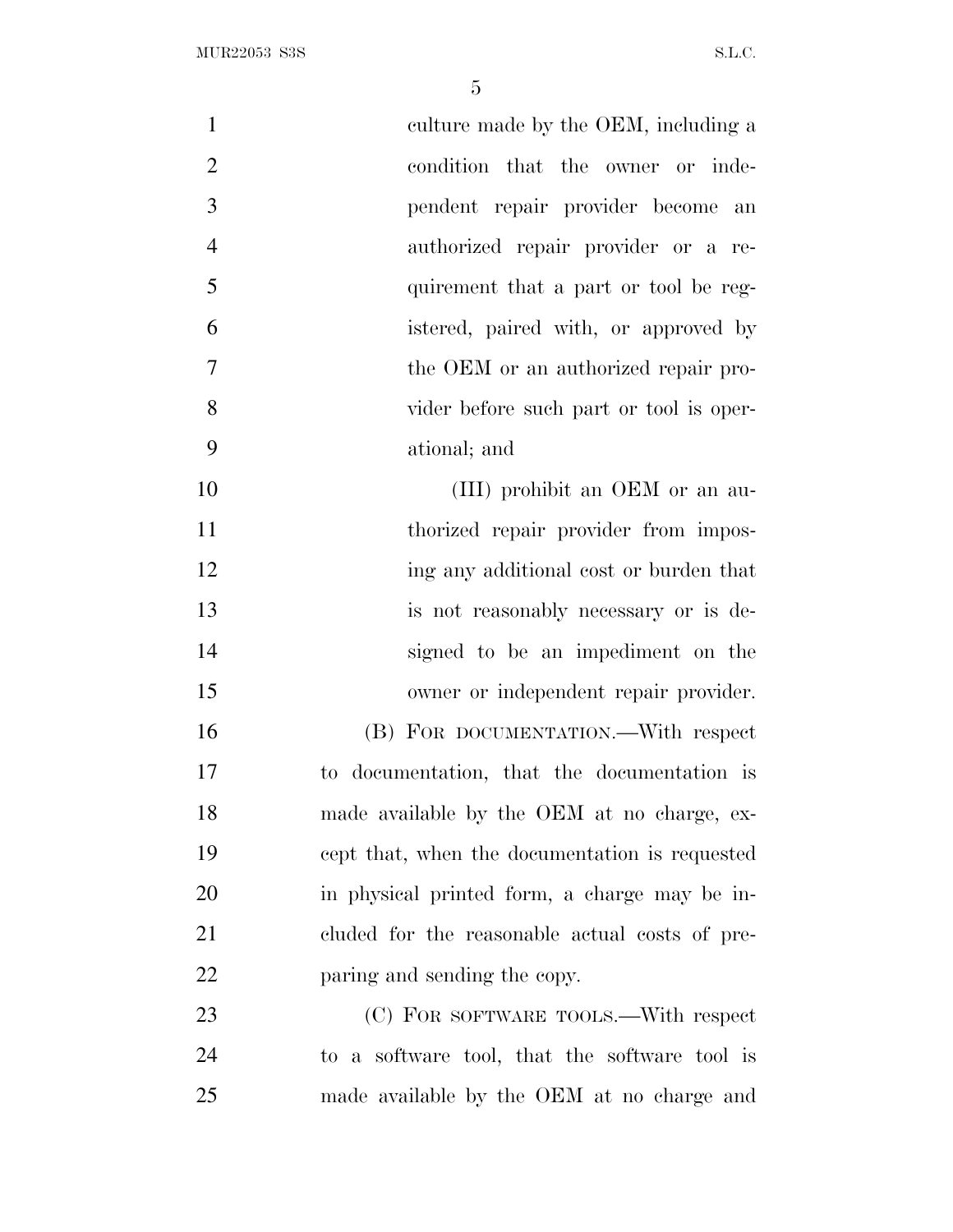$MUR22053$  S3S S.L.C.

 without requiring authorization or internet ac- cess for use or operation of the software tool, or imposing impediments to access or use (such as not making the software tool available for download, and, upon request, delivery via phys- ical storage media), in the course of using the tool to diagnose, maintain, or repair and enable full functionality of an electronics-enabled im- plement of agriculture, or in a manner that im- pairs the efficient and cost-effective perform- ance of any such diagnosis, maintenance, or re- pair. (8) FIRMWARE.—The term ''firmware'' means a

 software program or set of instructions programmed on an electronics-enabled implement of agriculture, or on a part for such equipment, to allow the equip- ment or part to communicate within a networked product or system or with other computer hardware, including any relevant patch or fix made by the OEM of such equipment or part.

 (9) INDEPENDENT REPAIR PROVIDER.—The term ''independent repair provider'' means, with re- spect to an electronics-enabled implement of agri-culture, a person who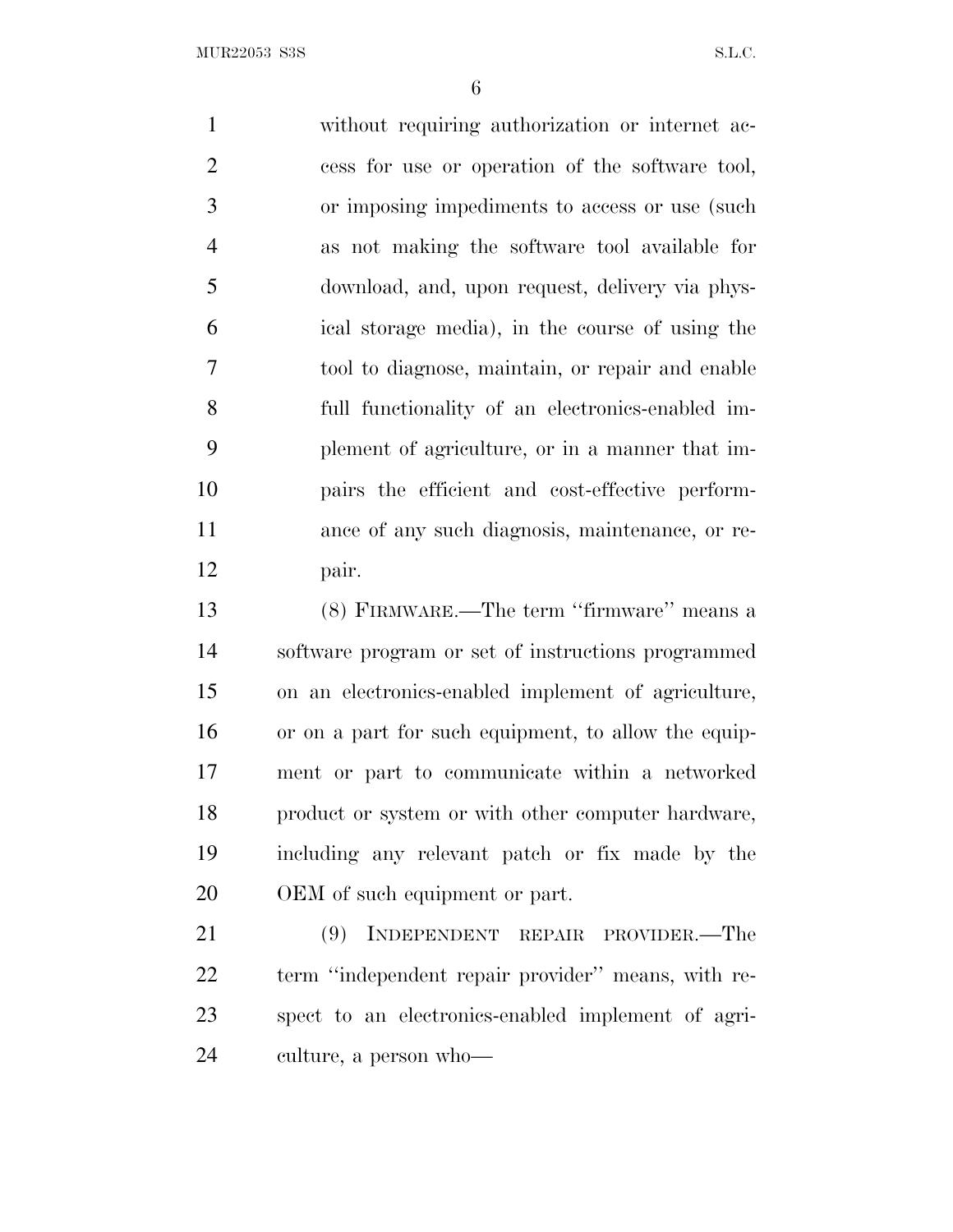$\rm MUR22053\_SS \rm S. L.C.$ 

| $\mathbf{1}$   | $(A)$ is not an authorized repair provider of          |
|----------------|--------------------------------------------------------|
| $\overline{2}$ | electronics-enabled implement of agri-<br>the          |
| 3              | culture; and                                           |
| $\overline{4}$ | (B) provides diagnosis, maintenance, or re-            |
| 5              | pair services for the electronics-enabled imple-       |
| 6              | ment of agriculture.                                   |
| 7              | (10) ORIGINAL EQUIPMENT MANUFACTURER;                  |
| 8              | OEM.—The term "original equipment manufacturer"        |
| 9              | or "OEM" means any person that manufactures an         |
| 10             | electronics-enabled implement of agriculture and       |
| 11             | sells, leases, or otherwise supplies such implement to |
| 12             | any other person.                                      |
| 13             | (11) OWNER.—The term "owner" means any                 |
| 14             | person that owns or leases an electronics-enabled im-  |
| 15             | plement of agriculture other than the OEM of such      |
| 16             | electronics-enabled implement of agriculture.          |
| 17             | (12) PART.—The term "part" means any com-              |
| 18             | ponent or subcomponent of an electronics-enabled       |
| 19             | implement of agriculture that is sold, supplied, or    |
| 20             | otherwise made available by an OEM for purposes of     |
| 21             | maintaining, repairing, or diagnosing such elec-       |
| <u>22</u>      | tronics-enabled implement of agriculture.              |
| 23             | (13) SOFTWARE BILL OF MATERIAL.—The term               |
| 24             | "software bill of material" means a formal record      |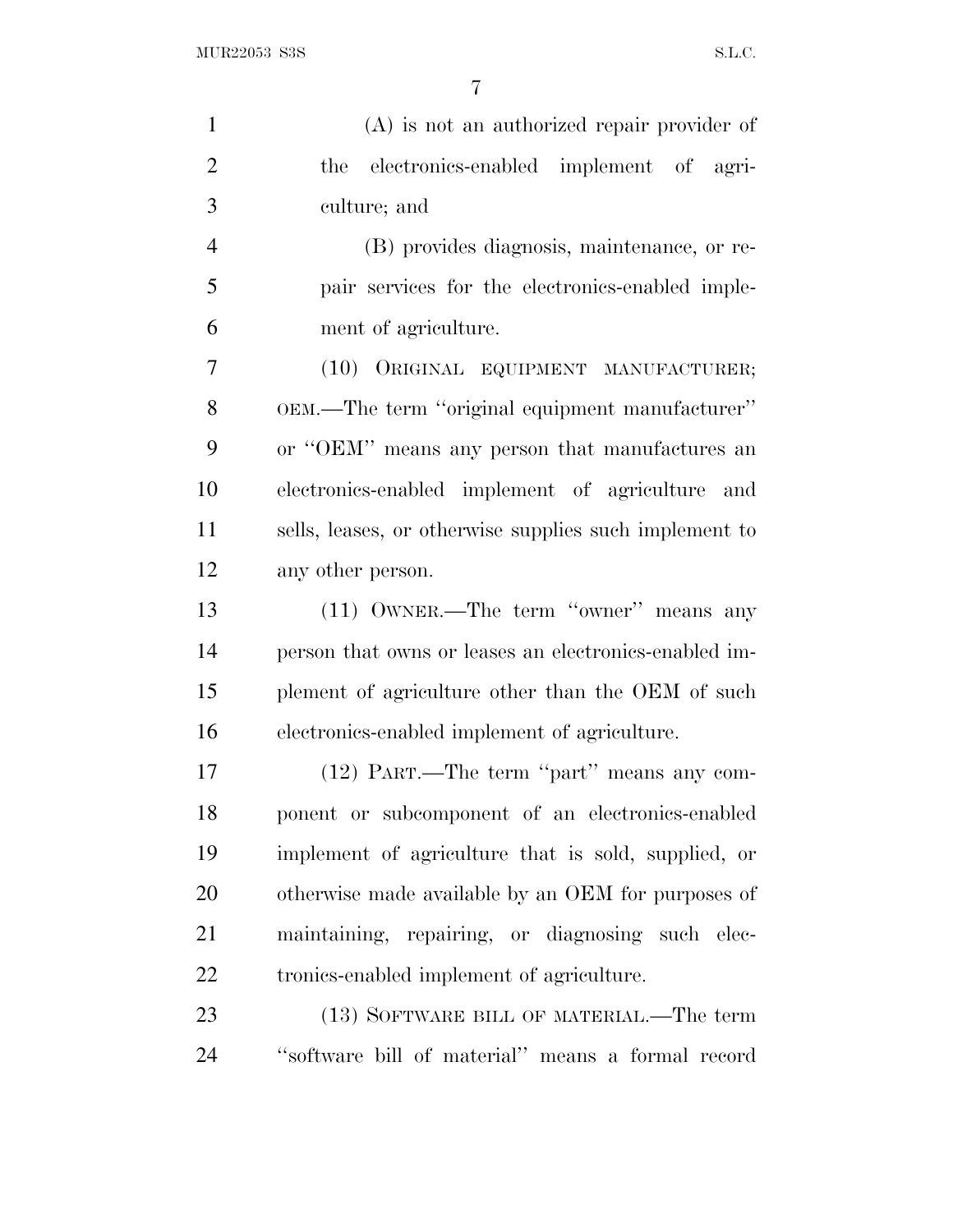$MUR22053$  S3S S.L.C.

 containing the details and supply chain relationships of various components used in building software.

 (14) TOOL.—The term ''tool'' means any soft- ware program (including any software update), hardware implement, or other apparatus used for re- pair-related diagnostic testing, maintenance, or re- pair of an electronics-enabled implement of agri- culture, including software or any other mechanism that provisions the implement, programs the imple- ment, pairs a new part, calibrates functionality, or performs any other function required to bring the implement back to fully functional condition.

 (15) TRADE SECRET.—The term ''trade secret'' has the meaning given such term in section 1839 of title 18, United States Code.

#### **SEC. 3. REQUIREMENTS FOR OEMS.**

 (a) FAIR AND REASONABLE TERMS.—An original equipment manufacturer shall make available, on fair and reasonable terms, to any owner or independent repair pro- vider any documentation, part, software, or tool required to diagnose, maintain, or repair digital electronic equip- ment for any electronics-enabled implement of agriculture. (b) DISABLING SECURITY FUNCTIONS.—An OEM shall make available to any owner or independent repair provider , on fair and reasonable terms, any documenta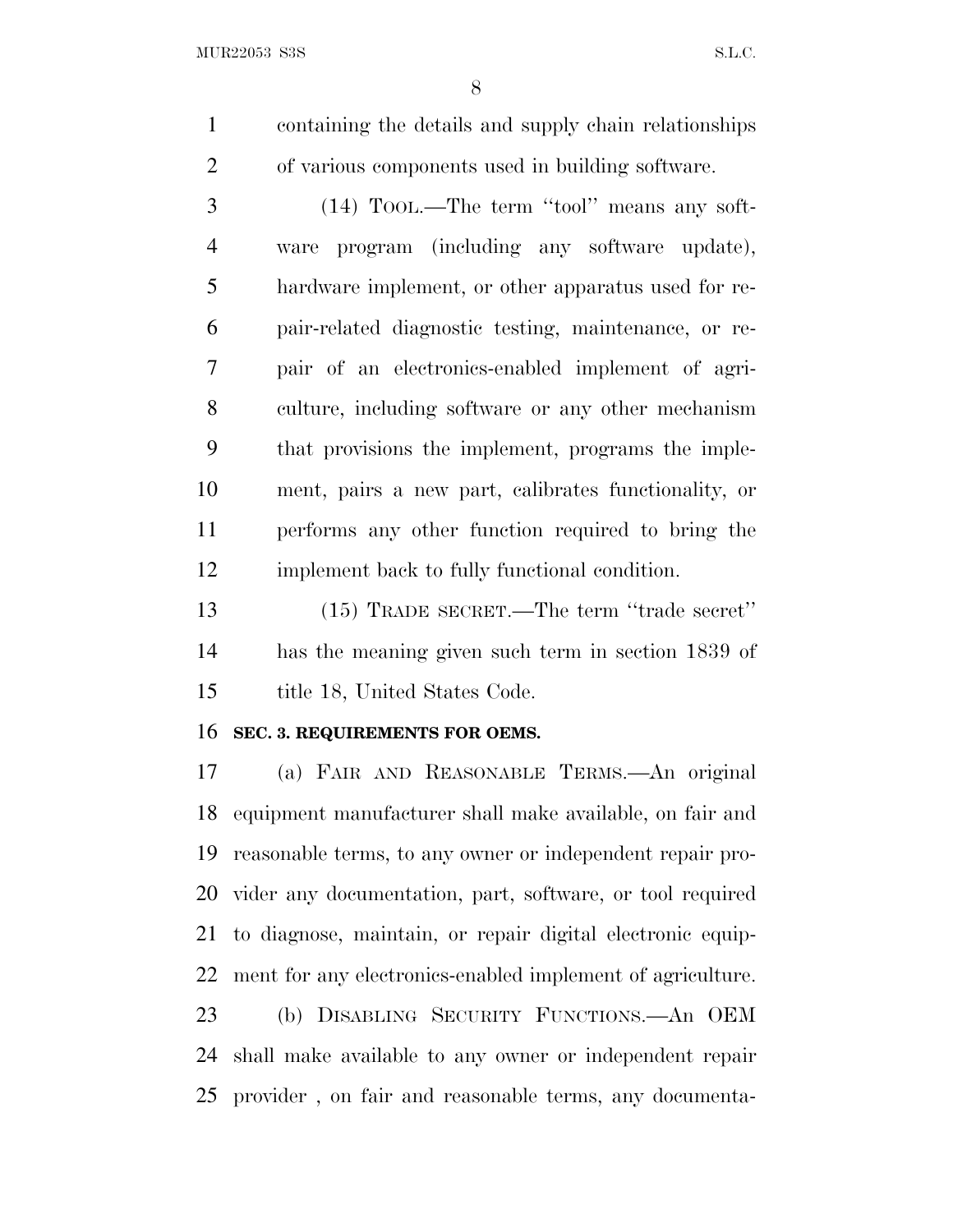$MUR22053$  S3S S.L.C.

tion, part, software, or tool required to disable or enable

 an electronic security lock or other security-related func- tion of an electronics-enabled implement of agriculture. (c) INTERACTION WITH COPYRIGHT LAWS.— (1) IN GENERAL.—Notwithstanding section 1201(a) of title 17, United States Code, a person may circumvent a technological measure that effec-8 tively controls access to a work protected under such title in connection with an activity protected under this Act if the purpose of such circumvention is to— (A) diagnose, maintain, upgrade, repro- gram, or repair an electronics-enabled imple- ment of agriculture; (B) enable interoperability with any com- puter program or device used in an electronics- enabled implement of agriculture; (C) conduct security research relating to an electronics-enabled implement of agriculture; or (D) enable non-infringing modification of any computer program or device used in an electronics-enabled implement of agriculture. (2) ACCESS TO TOOLS.—Notwithstanding sec-tion 1201(a) of title 17, United States Code, a per-

son may manufacture, import, offer to the public,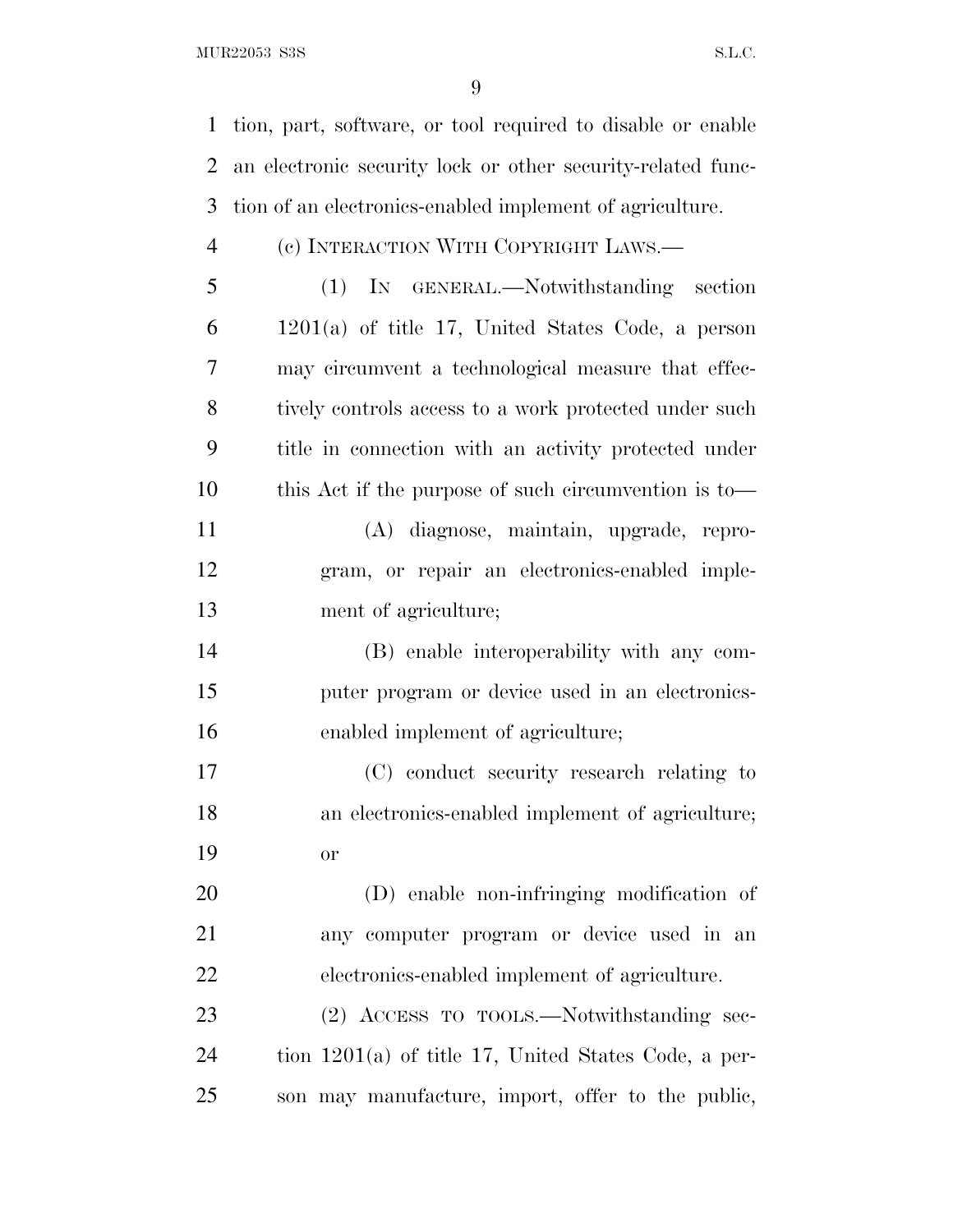provide, or otherwise traffic in any technology, prod- uct, service, device, component, or part thereof that is primarily designed or produced for the purpose of or use in circumventing a technological measure that effectively controls access to a work protected under such title for the purposes described in paragraph  $7(1).$ 8 (d) ENSURING COMMON AVAILABILITY.— (1) IN GENERAL.—Notwithstanding any provi- sion of title 17 or 35, United States Code, at such time as an OEM stops offering any documentation, part, software, or tool to any authorized repair pro-

 vider, any copyright or patent held by the OEM with respect to such documentation, part, software, or tool shall be placed in the public domain.

 (2) REPLACEMENT.—An OEM shall ensure that any part required by the OEM's electronics-en- abled implement of agriculture can be replaced with-out causing damage to the equipment using—

20 (A) a commonly available tool; or (B) a tool that is not commonly available 22 that is made available to owners or independent repair providers by the OEM on fair and rea-sonable terms.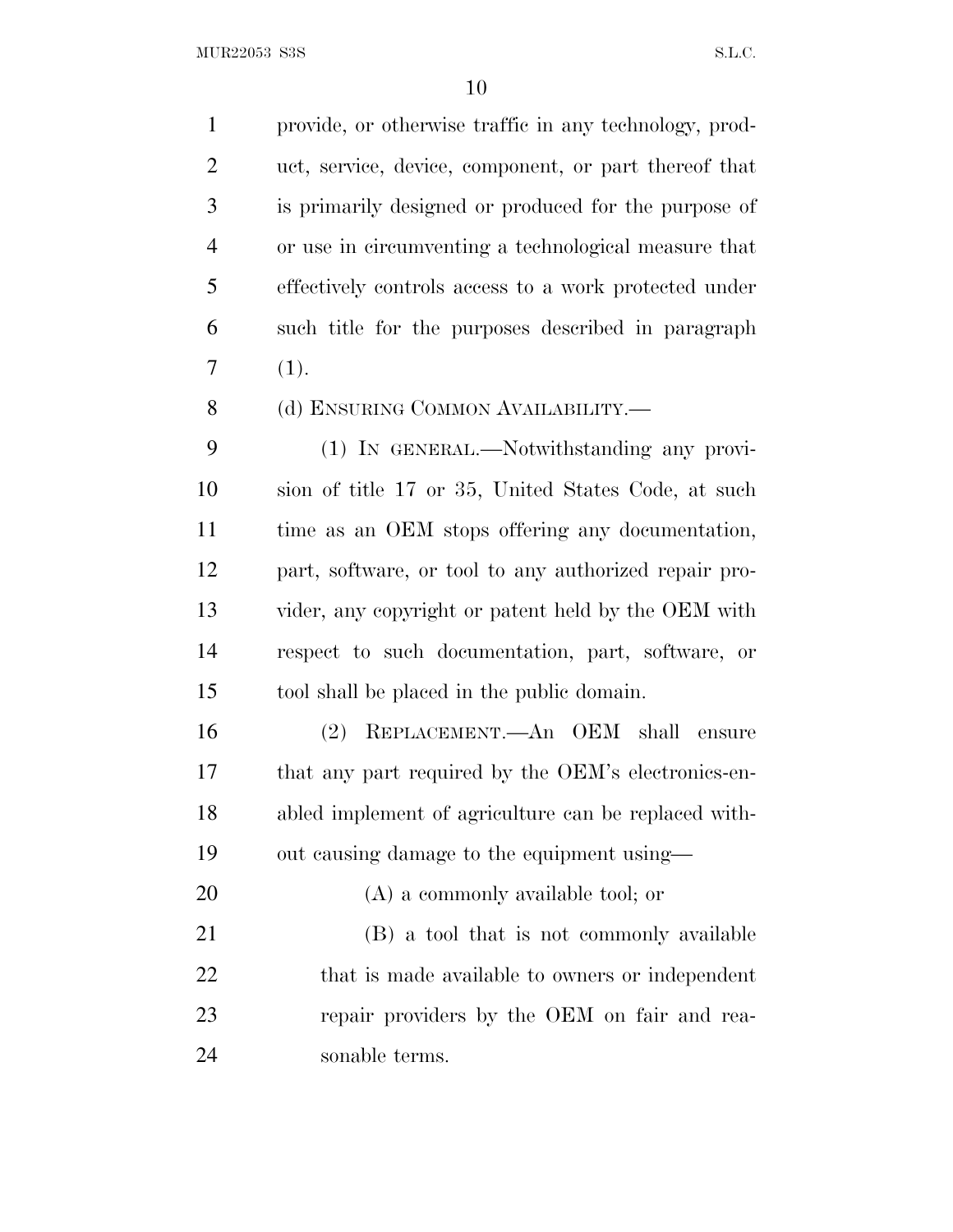#### **SEC. 4. ENFORCEMENT.**

 (a) UNFAIR OR DECEPTIVE ACTS OR PRACTICES.— A violation of section 3 or a regulation promulgated under this Act shall be treated as a violation of a rule defining an unfair or deceptive act or practice under section 18(a)(1)(B) of the Federal Trade Commission Act (15 7 U.S.C.  $57a(a)(1)(B)$ ).

8 (b) POWERS OF THE COMMISSION.—

 (1) IN GENERAL.—The Commission shall en- force this Act and any regulations promulgated under this Act in the same manner, by the same means, and with the same jurisdiction, powers, and duties as though all applicable terms and provisions of the Federal Trade Commission Act (15 U.S.C. 41 et seq.) were incorporated into and made a part of this Act.

 (2) PRIVILEGES AND IMMUNITIES.—Any person who violates section 3 or a regulation promulgated under this Act shall be subject to the penalties and entitled to the privileges and immunities provided in the Federal Trade Commission Act (15 U.S.C. 41 et seq.).

 (3) AUTHORITY PRESERVED.—Nothing in this Act shall be construed to limit the authority of the Commission under any other provision of law.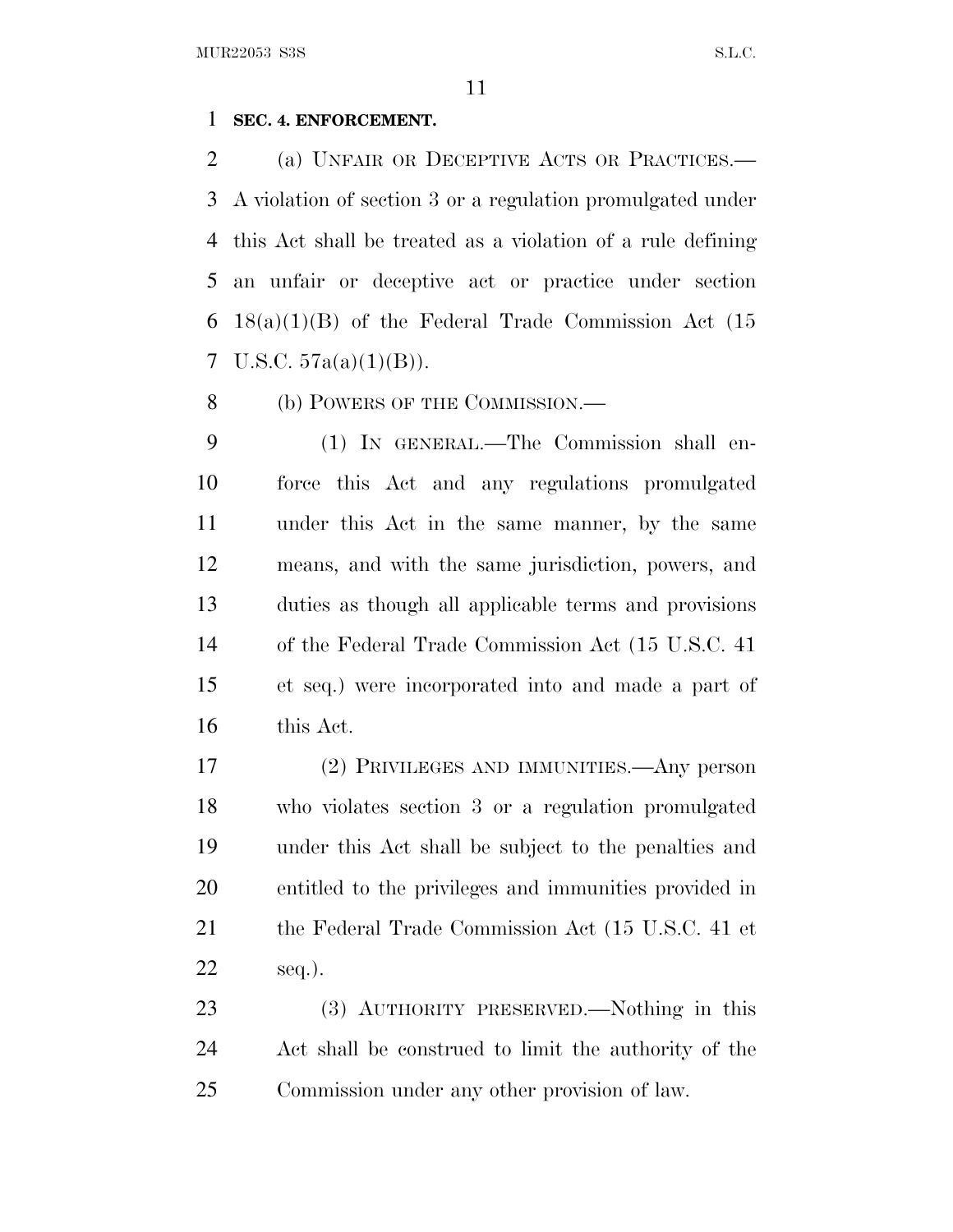## **SEC. 5. RULEMAKING.**

 The Commission shall promulgate in accordance with section 553 of title 5, United States Code, such rules as may be necessary to carry out this Act.

## **SEC. 6. LIMITATIONS.**

Nothing in this Act shall be construed—

 (1) to require an OEM to divulge trade secrets to an owner or an independent service provider, ex- cept as necessary to provide access to any necessary repair material or process on fair and reasonable terms;

 (2) to alter the terms of an agreement between an OEM and an authorized repair provider, except with respect to any provision of such an agreement that would limit the obligations of an OEM under 16 this Act;

 (3) to require an authorized repair provider to make any documentation, part, or tool relating to an electronics-enabled implement of agriculture avail- able on fair and reasonable terms unless the author-21 ized repair provider is the OEM of such implement;

 (4) to require an OEM to provide any part or equipment solely used in the development of their products; or

 $25 \t\t (5) \t\t to \text{ allow}$ —